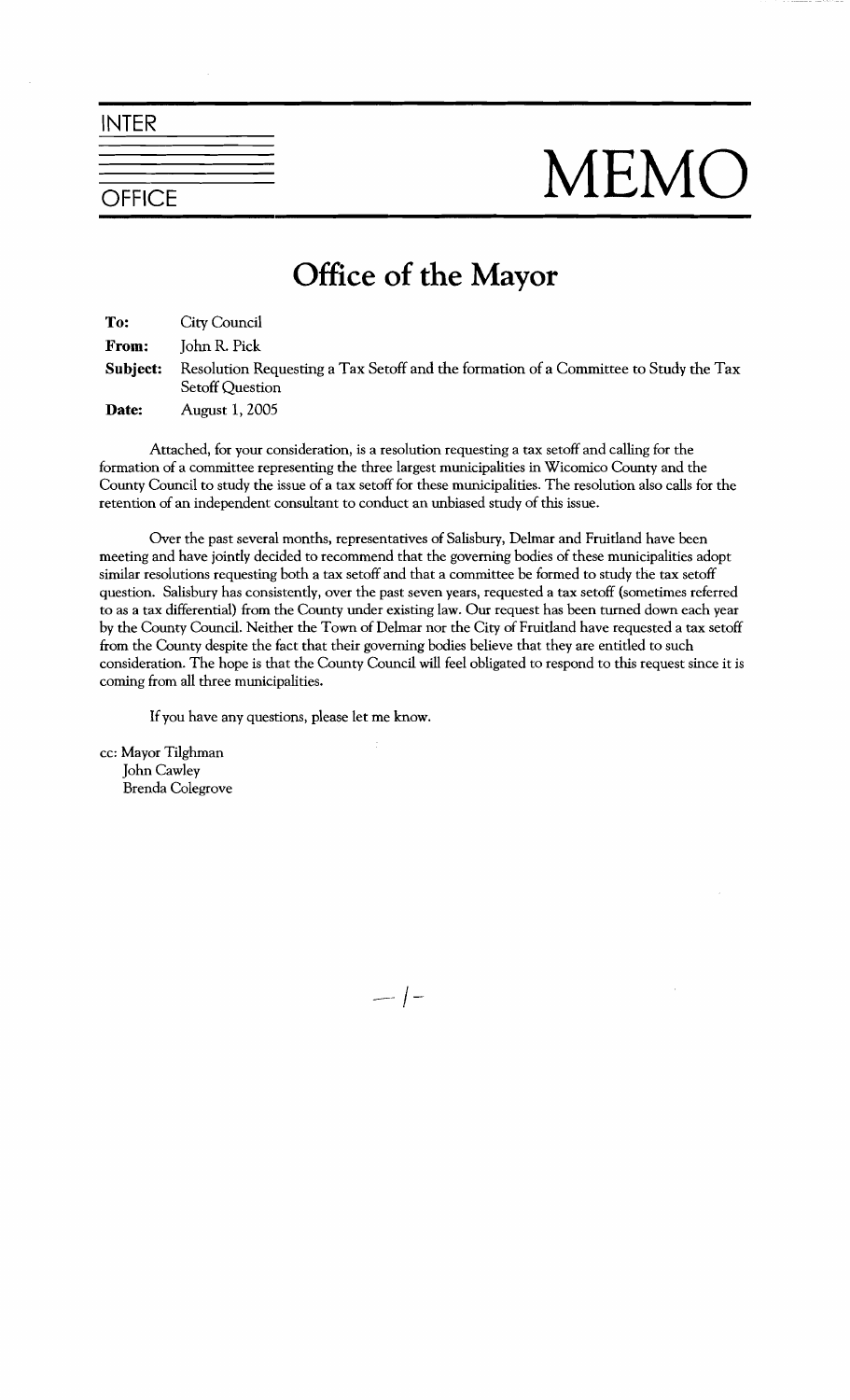## RESOLUTION No. 1282

A RESOLUTION BY THE ClTY COUNCIL OF THE ClTY OF SALISBURY, MARYLAND AUTHORIZING 'THE FILING OF AN APPLICATION FOR A TAX SETOFF FROM THE WlCOMlCO COUNTY COUNCIL IN ACCORDANCE WITH SECTION 6-306 OF THE PROPERTY TAX ARTICLE OF THE ANNOTATED CODE OF MARYLAND AND REQUESTING THE FORMAI'ION OF A COMMITTEE REPRESENTING THE THREE LARGEST MUNICIPALITIES IN THE COUNTY AND THE COUNTY COUNCIL TO STUDY THIS ISSUE

WHEREAS, the Salisbury City Council believes that the residents of Salisbury, Maryland are entitled to a county real estate tax setoff; and

WHEREAS, the City Of Salisbury, Maryland is a full-service municipality and provides services to its community, some of which are duplicated by Wicomico County, justifying a county tax setoff in accordance with Section 6-306 of the Property Tax Article of the Annotated Code Of Maryland; and

WHEREAS, the Salisbury City Council believes that it is necessary to establish a committee which would include a representative from each of the municipalities of Delmar, Fruitland and Salisbury and representation from the Wicomico County Council to assess, review and make recommendations to the County Council relative to this issue; and

WHEREAS, the Salisbury City Council believes that it is necessary to contract with an independent auditing firm with no bias or allegiance to either party to perform an analysis of this issue to either confirm or refute our respective positions;

NOW, THEREFORE, BE IT RESOLVED that the Salisbury City Council authorizes the pursuit, by all means necessary, of an agreement with the Wicomico County Council for a tax setoff.

THE ABOVE RESOLUTION was introduced and read and passed at the regular meeting of the Salisbury City Council held on this day of ,2005.

 $-2-$